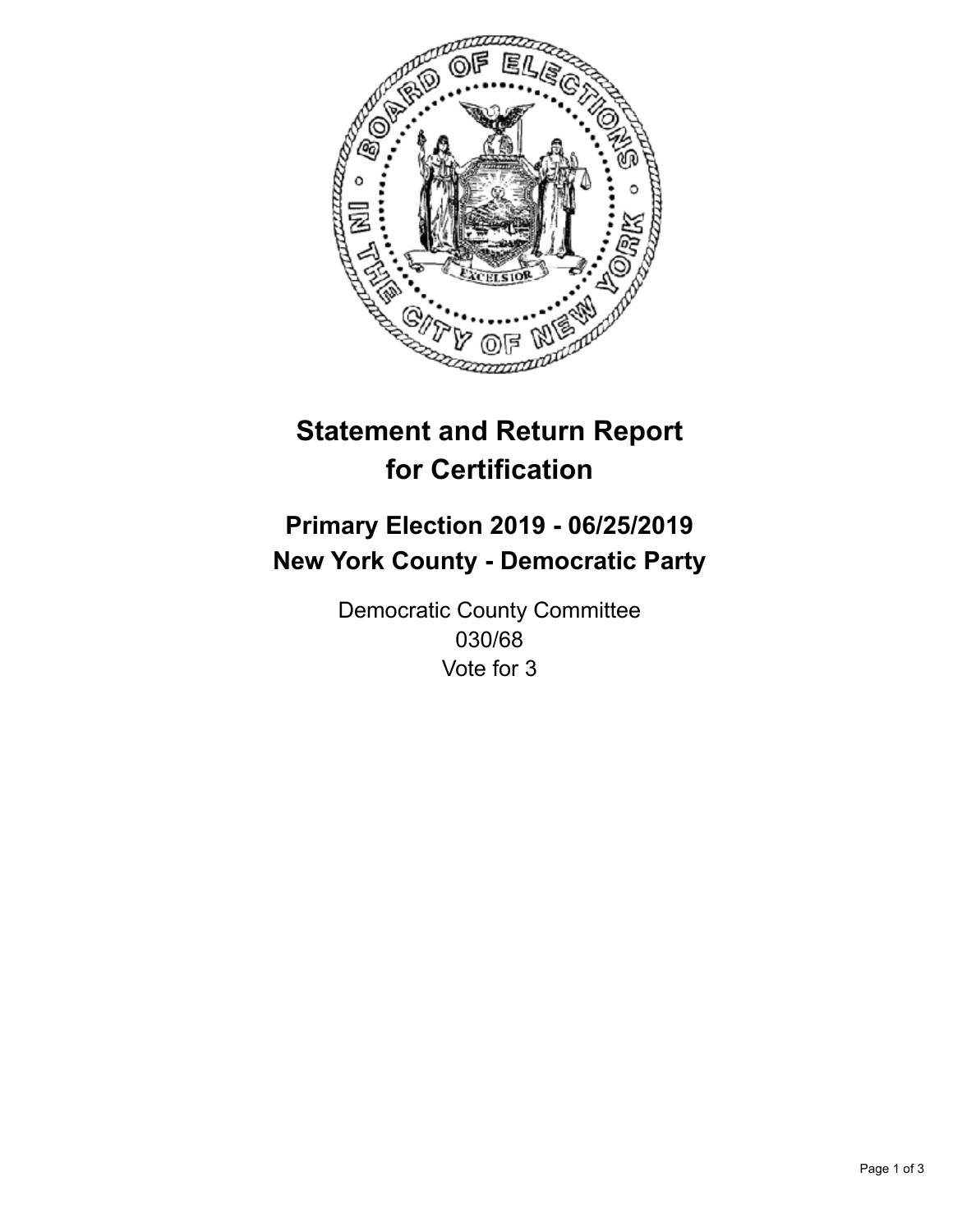

## **Assembly District 68**

| PUBLIC COUNTER                                           | $12 \overline{ }$ |
|----------------------------------------------------------|-------------------|
| <b>MANUALLY COUNTED EMERGENCY</b>                        | 0                 |
| ABSENTEE / MILITARY                                      | 0                 |
| <b>AFFIDAVIT</b>                                         | $\Omega$          |
| <b>Total Ballots</b>                                     | 12                |
| Less - Inapplicable Federal/Special Presidential Ballots | 0                 |
| <b>Total Applicable Ballots</b>                          | 12                |
| <b>MELANIE RUIZ</b>                                      | 8                 |
| <b>EBONY PEREZ</b>                                       | 4                 |
| <b>JOHNNIE MAE SIMMONS</b>                               | 2                 |
| <b>JAVIER ABRIL</b>                                      | 4                 |
| <b>MARIA FIGUEROA</b>                                    | 6                 |
| <b>Total Votes</b>                                       | 24                |
| Unrecorded                                               | 12                |